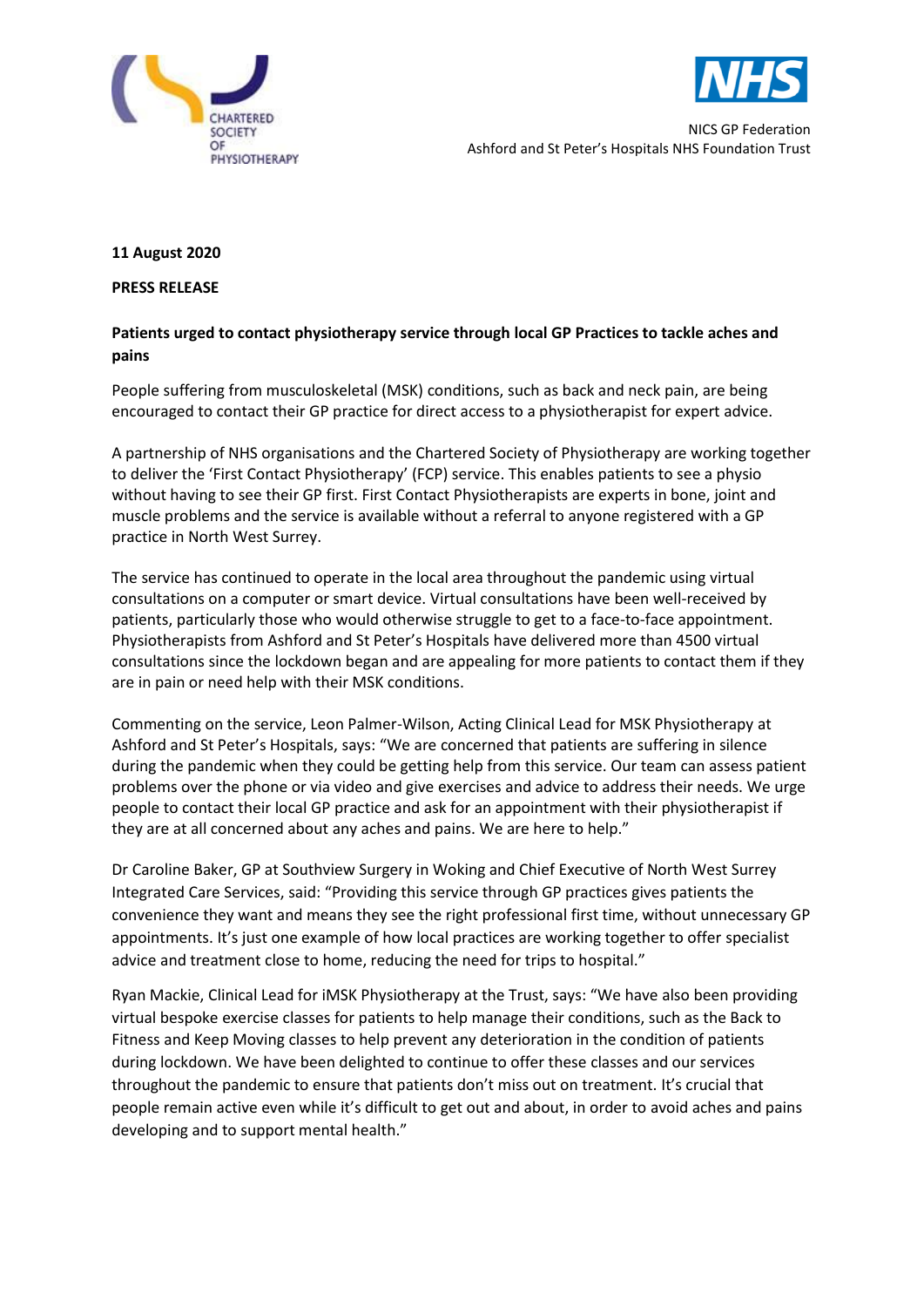



NICS GP Federation Ashford and St Peter's Hospitals NHS Foundation Trust

Feedback from patients has been really positive, with one saying: "I would highly recommend the virtual service, it's a game changer. As long as older patients, like myself, have help to get set up you'll be fine. Once you've done it once you get the idea."

Local GPs are equally positive. Dr Vishal Patel from Wey Family Practice in West Byfleet said: "Our patients have found the service convenient due to its location within the Health Centre. Feedback has been very positive about the level of care in addressing their musculoskeletal problems with a short wait time to be seen." Whilst Dr Linsey Leach from The Grove Medical Centre in Egham added: "FCP is a really great service for our patients at The Grove. Easy to book, no long waiting lists and fantastic advice given for patients to move forwards in their MSK management."

Patients interested in the service should contact their surgery reception and ask to see the NHS FCP Physiotherapist.

**-Ends-**

## **Ashford and St Peter's Hospital - Information for Editors**

Leon Palmer-Wilson and Ryan Mackie are available for interviews including radio interviews to give advice to listeners on keeping active and what to do if they have aches and pains.

Please contact the communications team with any queries – [asp-tr.comms.mailbox@nhs.net](mailto:asp-tr.comms.mailbox@nhs.net)

**North West Surrey Integrated Care Services (NICS)** is a GP Federation that brings together 38 GP practices in North West Surrey. It provides the First Contact Physio Service in collaboration with Ashford and St Peter's Hospital and the Chartered Society of Physiotherapy.

The FCP Service is available at the following GP surgeries:

Ashley Medical Practice Chertsey Health Centre Chobham & West End Medical Practice Church Street Practice College Road Surgery Crouch Oak Practice Fordbridge Medical Centre Goldsworth Medical Practice (York House) Greenfield Surgery (Dr R J Pool) Grove Medical Centre Heathcot Medical Practice (York House) Hillview Medical Practice Hythe Medical Centre Knowle Green Medical Madeira Medical Maybury Surgery New Ottershaw Surgery Orchard Surgery Packers Parishes Bridges Medical Practice Pirbright Surgery